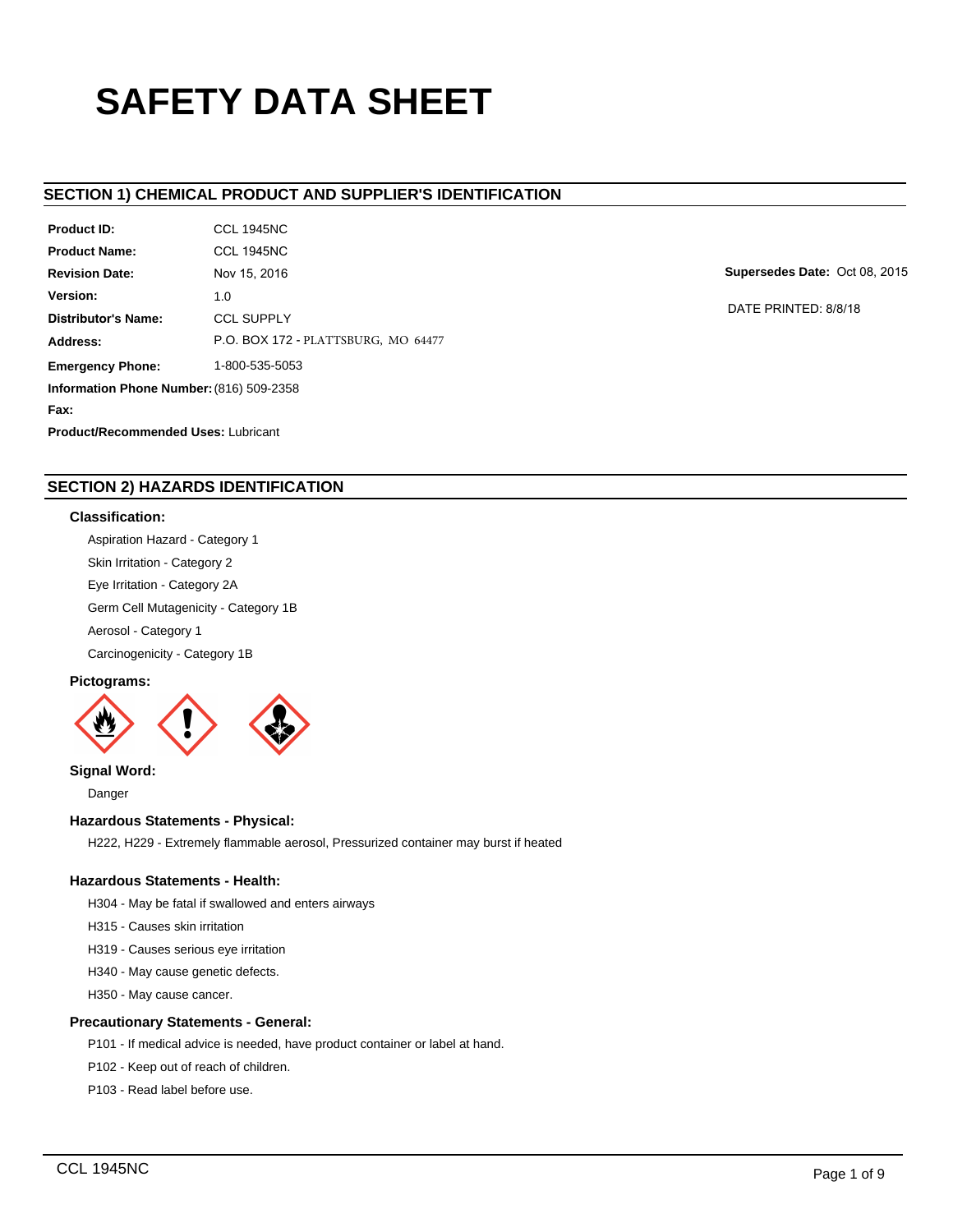## **Precautionary Statements - Prevention:**

- P264 Wash thoroughly after handling.
- P280 Wear eye protection/face protection.
- P202 Do not handle until all safety precautions have been read and understood.
- P210 Keep away from heat, hot surfaces, sparks, open flames and other ignition sources. No smoking.
- P211 Do not spray on an open flame or other ignition source.
- P251 Do not pierce or burn, even after use.

## **Precautionary Statements - Response:**

P301 + P310 - IF SWALLOWED: Immediately call a POISON CENTER or doctor/physician.

P331 - Do NOT induce vomiting.

P302 + P352 - IF ON SKIN: Wash with plenty of soap and water.

P332 + P313 - If skin irritation occurs: Get medical advice/attention.

P362 + P364 - Take off contaminated clothing and wash it before reuse.

P305 + P351 + P338 - IF IN EYES: Rinse cautiously with water for several minutes. Remove contact lenses, if present and easy to do. Continue rinsing.

P337 + P313 - If eye irritation persists: Get medical advice/attention.

P308 + P313 - IF exposed or concerned: Get medical advice/attention.

## **Precautionary Statements - Storage:**

P405 - Store locked up.

P410 - Protect from sunlight.

P412 - Do not expose to temperatures exceeding 50°C/122°F.

## **Precautionary Statements - Disposal:**

P501 - Dispose of contents and container in accordance with all local, regional, national and international regulations.

# **SECTION 3) COMPOSITION / INFORMATION ON INGREDIENTS**

| <b>CAS</b>   | <b>Chemical Name</b>                                                           | % By Weight     |
|--------------|--------------------------------------------------------------------------------|-----------------|
| 0064742-65-0 | MINERAL OIL, PETROLEUM DISTILLATES, SOLVENT-DEWAXED HEAVY<br><b>PARAFFINIC</b> | $8\% - 21\%$    |
| 0064742-95-6 | AROMATIC HYDROCARBON MIXTURE > C9                                              | 7% - 19%        |
| 0064742-46-7 | MINERAL SEAL OIL                                                               | 6% - 15%        |
| 0064475-85-0 | MINERAL SPIRITS                                                                | $5\% - 12\%$    |
| 0000124-38-9 | CO <sub>2</sub>                                                                | $1.0\% - 3\%$   |
| 0000064-17-5 | ETHYL ALCOHOL                                                                  | $0.9\% - 2\%$   |
| 0000628-63-7 | AMYL ACETATE                                                                   | $0.8\% - 2\%$   |
| 0000112-34-5 | DIETHYLENE GLYCOL MONOBUTYL ETHER                                              | $0.4\% - 0.8\%$ |
|              |                                                                                |                 |

# **SECTION 4) FIRST-AID MEASURES**

## **Inhalation:**

Remove source of exposure or move person to fresh air and keep comfortable for breathing.

If exposed/feel unwell/concerned: Call a POISON CENTER/doctor.

Eliminate all ignition sources if safe to do so.

## **Eye Contact:**

Remove source of exposure or move person to fresh air. Rinse eyes cautiously with lukewarm, gently flowing water for several minutes, while holding the eyelids open. Remove contact lenses, if present and easy to do. Continue rinsing for a duration of 15-20 minutes. Take care not to rinse contaminated water into the unaffected eye or onto the face. If eye irritation persists: Get medical advice/attention.

## **Skin Contact:**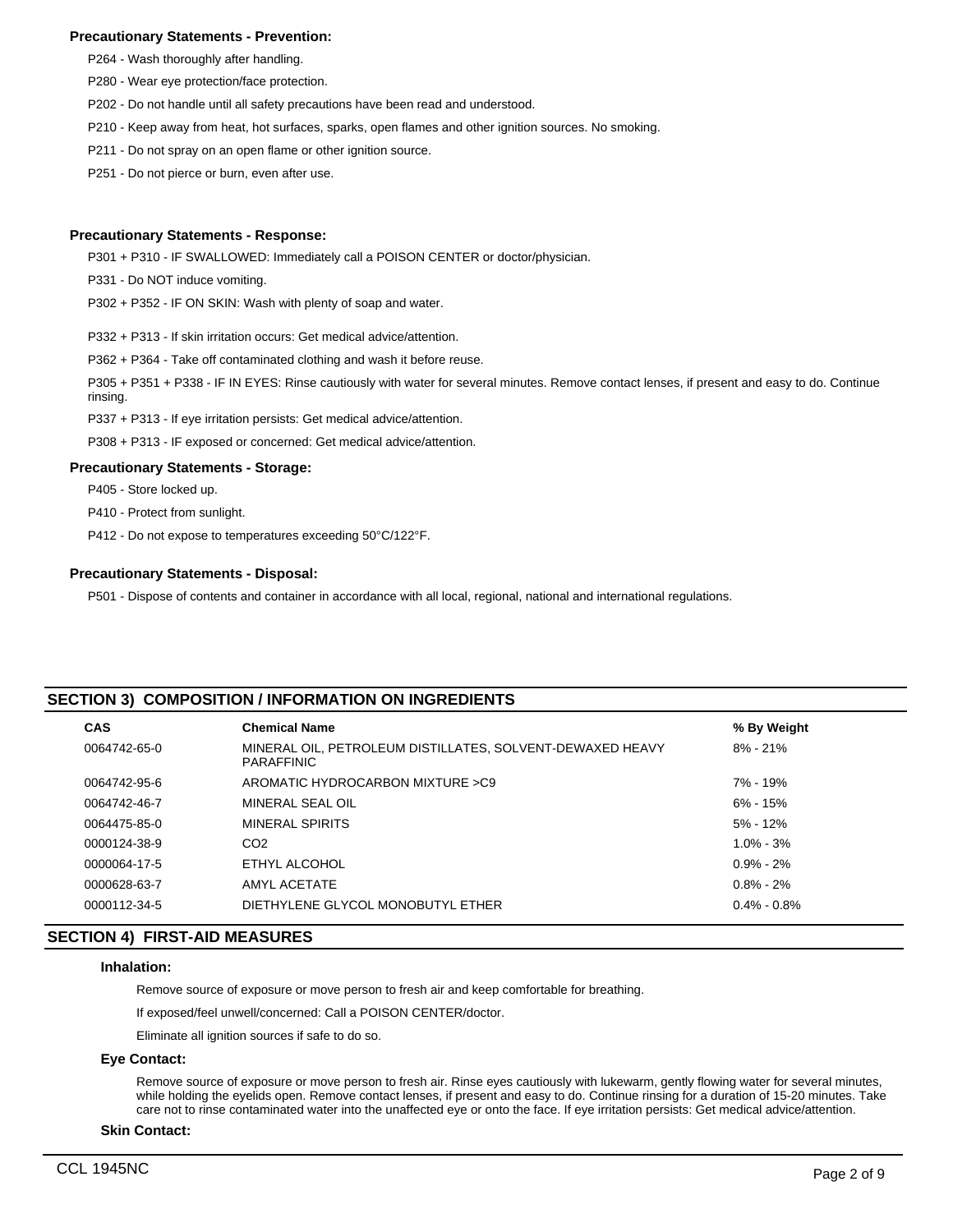Take off immediately all contaminated clothing, shoes and leather goods (e.g. watchbands, belts). Gently blot or brush away excess product. Wash with plenty of lukewarm, gently flowing water for a duration of 15-20 minutes. Call a POISON CENTER/doctor if you feel unwell. Store contaminated clothing under water and wash before reuse or discard.

## **Ingestion:**

Rinse mouth. Do NOT induce vomiting. Immediately call a POISON CENTER/doctor. If vomiting occurs naturally, lie on your side, in the recovery position.

Never give anything by mouth to an unconscious or convulsing victim. Keep person warm and quiet.

# **SECTION 5) FIRE-FIGHTING MEASURES**

## **Suitable Extinguishing Media:**

Use water, fog, dry chemical, or carbon dioxide.

Carbon dioxide can displace oxygen. Use caution when applying carbon dioxide in confined spaces. Simultaneous use of foam and water on the same surface is to be avoided as water destroys the foam.

## **Unsuitable Extinguishing Media:**

Water may be ineffective but can be used to cool containers exposed to heat or flame.

## **Specific Hazards in Case of Fire:**

Contents under pressure. Keep away from ignition sources and open flames. Exposure of containers to extreme heat and flames can cause them to rupture often with violent force.

Aerosol cans may rupture when heated.

Heated cans may burst.

In fire, will decompose to carbon dioxide, carbon monoxide

## **Fire-Fighting Procedures:**

Isolate immediate hazard area and keep unauthorized personnel out. Stop spill/release if it can be done safely. Move undamaged containers from immediate hazard area if it can be done safely. Water spray may be useful in minimizing or dispersing vapors and to protect personnel.

Dispose of fire debris and contaminated extinguishing water in accordance with official regulations.

## **Special Protective Actions:**

Wear protective pressure self-contained breathing apparatus (SCBA)and full turnout gear.

Care should always be exercised in dust/mist areas.

# **SECTION 6) ACCIDENTAL RELEASE MEASURES**

## **Emergency Procedure:**

## Flammable/combustible material.

ELIMINATE all ignition sources (no smoking, flares, sparks, or flames in immediate area). Stay upwind; keep out of low areas. Immediately turn off or isolate any source of ignition. Keep unnecessary people away; isolate hazard area and deny entry. Do not touch or walk through spilled material. Clean up immediately. Use absorbent sweeping compound to soak up material and put into suitable container for proper disposal.

## **Recommended Equipment:**

Positive pressure, full-face piece self-contained breathing apparatus(SCBA), or positive pressure supplied air respirator with escape SCBA (NIOSH approved).

## **Personal Precautions:**

ELIMINATE all ignition sources (no smoking, flares, sparks, or flames in immediate area). Use explosion proof equipment. Avoid breathing vapor. Avoid contact with skin, eye or clothing. Do not touch damaged containers or spilled materials unless wearing appropriate protective clothing.

## **Environmental Precautions:**

Stop spill/release if it can be done safely. Prevent spilled material from entering sewers, storm drains, other unauthorized drainage systems and natural waterways by using sand, earth, or other appropriate barriers.

# **SECTION 7) HANDLING AND STORAGE**

## **General:**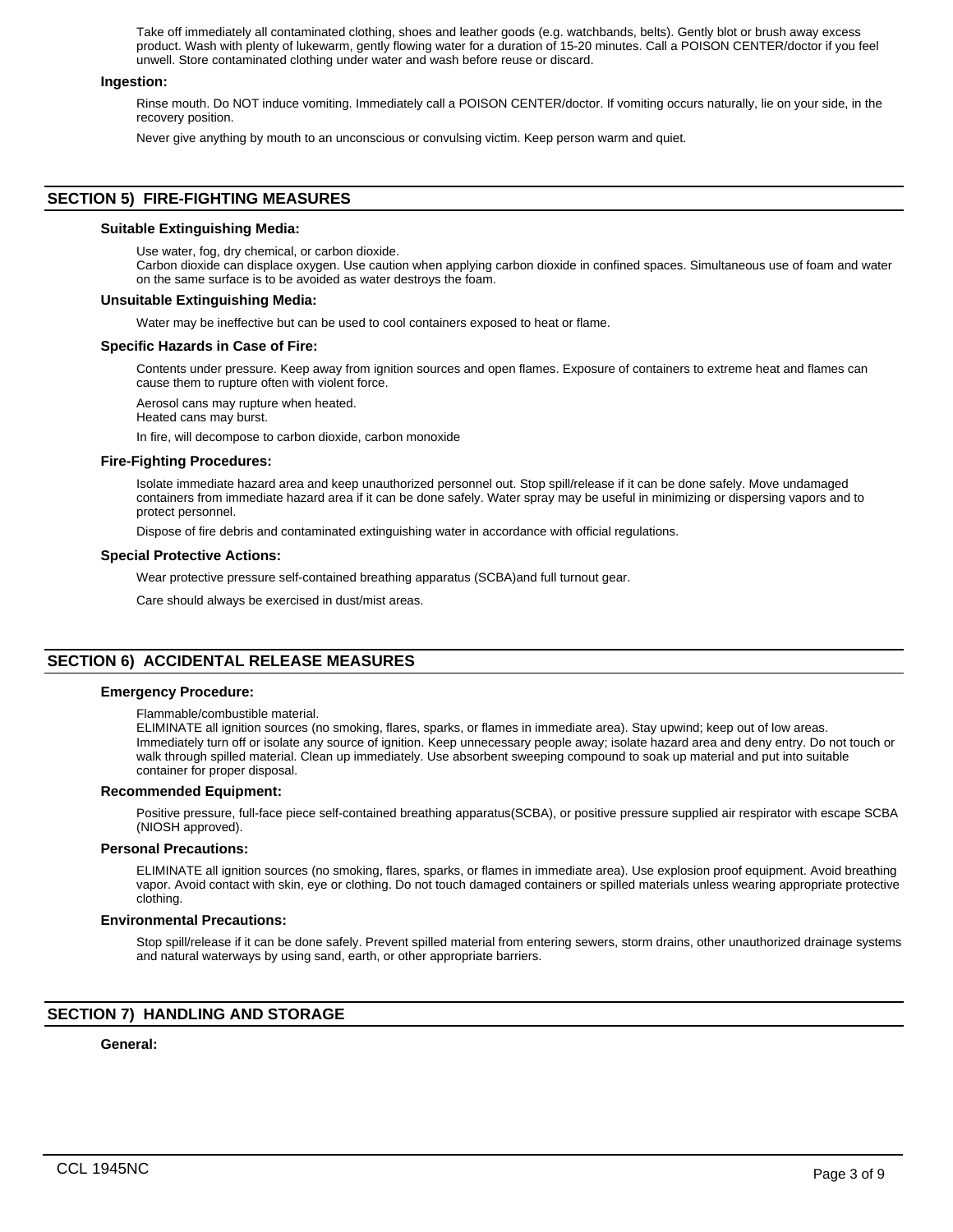For industrial and institutional use only. For use by trained personnel only. Keep away from children. Wash hands after use. Do not get in eyes, on skin or on clothing. Do not breathe vapors or mists. Use good personal hygiene practices. Eating, drinking and smoking in work areas is prohibited. Remove contaminated clothing and protective equipment before entering eating areas. Eyewash stations and showers should be available in areas where this material is used and stored.

## **Ventilation Requirements:**

Use only with adequate ventilation to control air contaminants to their exposure limits. The use of local ventilation is recommended to control emissions near the source.

## **Storage Room Requirements:**

Keep container(s) tightly closed and properly labeled. Store in cool, dry, well-ventilated areas away from heat, direct sunlight and incompatibilities. Store in approved containers and protect against physical damage. Keep containers securely sealed when not in use. Indoor storage should meet OSHA standards and appropriate fire codes. Containers that have been opened must be carefully resealed to prevent leakage. Empty container retain residue and may be dangerous.

Do not cut, drill, grind, weld, or perform similar operations on or near containers. Do not pressurize containers to empty them. Ground all structures, transfer containers and equipment to conform to the national electrical code. Use procedures that prevent static electrical sparks. Static electricity may accumulate and create a fire hazard.

Store at temperatures below 120°F.

# **SECTION 8) EXPOSURE CONTROLS, PERSONAL PROTECTION**

## **Eye Protection:**

Chemical goggles, safety glasses with side shields or vented/splash proof goggles. Contact lenses may absorb irritants. Particles may adhere to lenses and cause corneal damage.

# **Skin Protection:**

Wear gloves, long sleeved shirt, long pants and other protective clothing as required to minimize skin contact.

Use of gloves approved to relevant standards made from the following materials may provide suitable chemical protection: PVC, neoprene or nitrile rubber gloves. Suitability and durability of a glove is dependent on usage, e.g. frequency and duration of contact, chemical resistance of glove material, glove thickness, dexterity. Always seek advice from glove suppliers. Contaminated gloves should be replaced. Chemical-resistant clothing is recommended to avoid prolonged contact. Avoid unnecessary skin contact.

## **Respiratory Protection:**

If engineering controls do not maintain airborne concentrations to a level which is adequate to protect worker, a respiratory protection program that meets or is equivalent to OSHA 29 CFR 1910.134 and ANSI Z88.2 should be followed. Check with respiratory protective equipment suppliers. Where air-filtering respirators are suitable, select an appropriate combination of mask and filter. Select a filter suitable for combined particulate/organic gases and vapors.

When spraying more than one half can continuously or more than one can consecutively, use NIOSH approved respirator.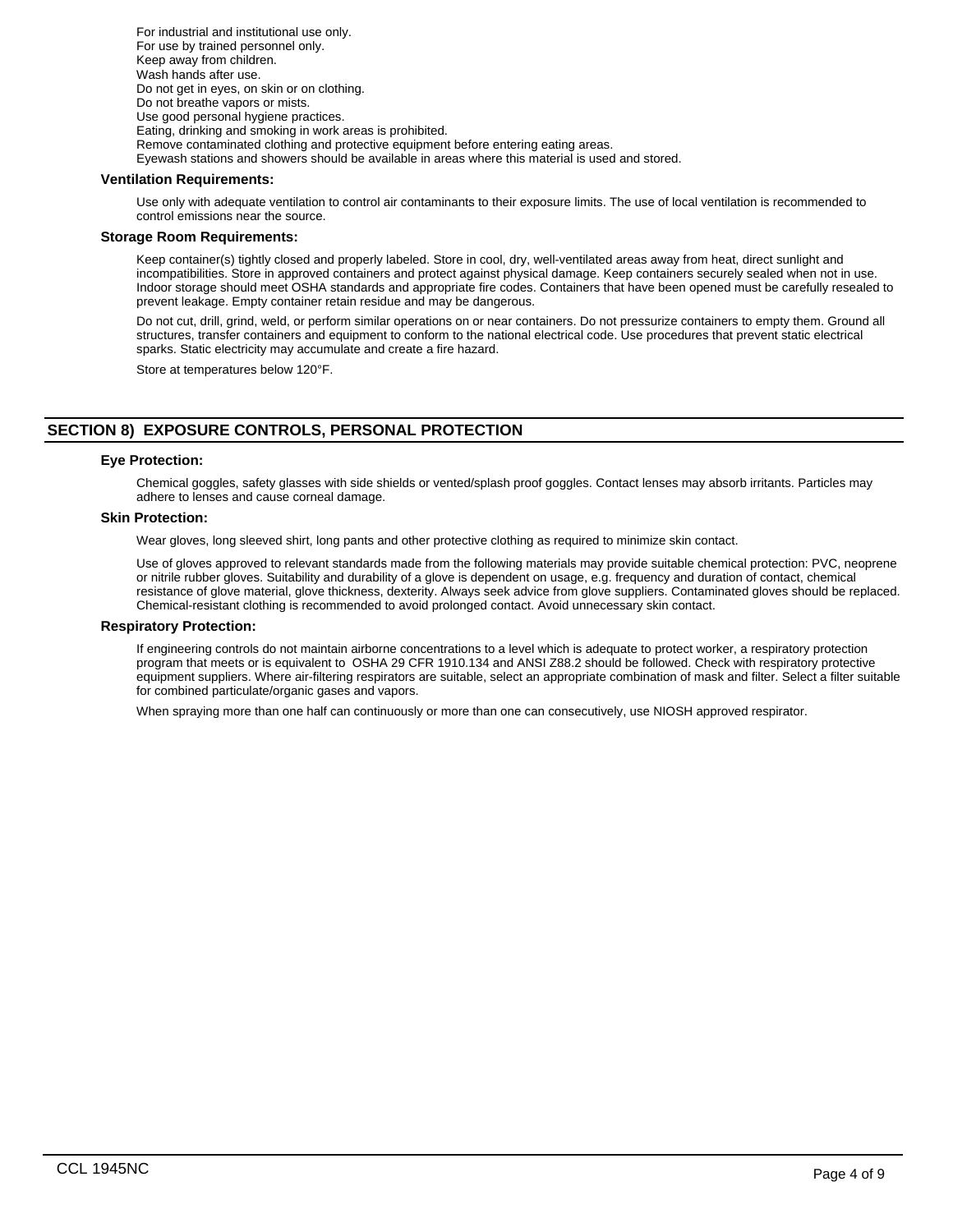| <b>Chemical Name</b>                                                                           | <b>OSHA</b><br><b>TWA</b><br>(ppm) | <b>OSHA</b><br><b>TWA</b><br>(mg/m3) | <b>OSHA</b><br>STEL<br>(ppm) | <b>OSHA</b><br><b>STEL</b><br>(mg/m3) | <b>OSHA</b><br>Tables (Z1,<br>Z2, Z3 | OSHA<br>Carcinogen | <b>OSHA</b><br><b>Skin</b><br>designation | <b>NIOSH</b><br><b>TWA</b><br>(ppm) | <b>NIOSH</b><br>TWA<br>(mg/m3) | <b>NIOSH</b><br><b>STEL</b><br>(ppm) | <b>NIOSH</b><br><b>STEL</b><br>(mg/m3) | <b>NIOSH</b><br>Carcinogen |
|------------------------------------------------------------------------------------------------|------------------------------------|--------------------------------------|------------------------------|---------------------------------------|--------------------------------------|--------------------|-------------------------------------------|-------------------------------------|--------------------------------|--------------------------------------|----------------------------------------|----------------------------|
| AMYL ACETATE                                                                                   | 100                                | 525                                  |                              |                                       | 1                                    |                    |                                           | 100                                 | 525                            |                                      |                                        |                            |
| <b>AROMATIC</b><br><b>HYDROCARBON</b><br>MIXTURE >C9                                           | 500                                | 2000                                 |                              |                                       | 1                                    |                    |                                           |                                     |                                |                                      |                                        |                            |
| CO <sub>2</sub>                                                                                | 5000                               | 9000                                 |                              |                                       | 1                                    |                    |                                           | 5000                                | 9000                           | 30000                                | 54000                                  |                            |
| <b>DIETHYLENE</b><br><b>GLYCOL</b><br>MONOBUTYL ETHER                                          |                                    |                                      |                              |                                       |                                      |                    |                                           |                                     |                                |                                      |                                        |                            |
| ETHYL ALCOHOL                                                                                  | 1000                               | 1900                                 |                              |                                       | 1                                    |                    |                                           | 1000                                | 1900                           |                                      |                                        |                            |
| MINERAL OIL,<br><b>PETROLEUM</b><br>DISTILLATES,<br>SOLVENT-DEWAXED<br><b>HEAVY PARAFFINIC</b> | 500                                | 2000                                 |                              |                                       | 1                                    |                    |                                           |                                     |                                |                                      |                                        |                            |
| MINERAL SEAL OIL                                                                               | 500                                | 2000                                 |                              |                                       | $\mathbf{1}$                         |                    |                                           |                                     |                                |                                      |                                        |                            |

| <b>Chemical Name</b>                                                                    | ACGIH<br>TWA<br>(ppm) | ACGIH<br><b>TWA</b><br>(mg/m3) | <b>ACGIH</b><br><b>STEL</b><br>(ppm) | <b>ACGIH</b><br><b>STEL</b><br>(mg/m3) |
|-----------------------------------------------------------------------------------------|-----------------------|--------------------------------|--------------------------------------|----------------------------------------|
| <b>AMYL ACETATE</b>                                                                     | 50                    | 266                            | 100                                  | 532                                    |
| <b>AROMATIC</b><br><b>HYDROCARBON</b><br>MIXTURE > C9                                   |                       |                                |                                      |                                        |
| CO <sub>2</sub>                                                                         | 5000                  | 9000                           | 30000                                | 54000                                  |
| <b>DIETHYLENE</b><br><b>GLYCOL</b><br><b>MONOBUTYL ETHER</b>                            | 10(IFV)               |                                |                                      |                                        |
| ETHYL ALCOHOL                                                                           |                       |                                | 1000                                 |                                        |
| MINERAL OIL.<br>PETROLEUM<br>DISTILLATES.<br>SOLVENT-DEWAXED<br><b>HEAVY PARAFFINIC</b> |                       |                                |                                      |                                        |
| MINERAL SEAL OIL                                                                        |                       |                                |                                      |                                        |

# **SECTION 9) PHYSICAL AND CHEMICAL PROPERTIES**

# **Physical and Chemical Properties**

| Density                 | 7.01020 lb/gal         |
|-------------------------|------------------------|
| Density VOC             | 3.02128 lb/gal         |
| % VOC                   | 43.09837%              |
| <b>VOC Actual</b>       | 3.02128 lb/gal         |
| <b>VOC Actual</b>       | 362.04000 g/l          |
| <b>VOC Regulatory</b>   | 3.02128 lb/gal         |
| <b>VOC Regulatory</b>   | 362.04000 g/l          |
|                         |                        |
| Appearance              | N.A.                   |
| Odor Threshold          | N.A.                   |
| <b>Odor Description</b> | N.A.                   |
| pH                      | N.A.                   |
| <b>Water Solubility</b> | N.A.                   |
| Flammability            | Flashpoint below 73 °F |
| Flash Point Symbol      | N.A.                   |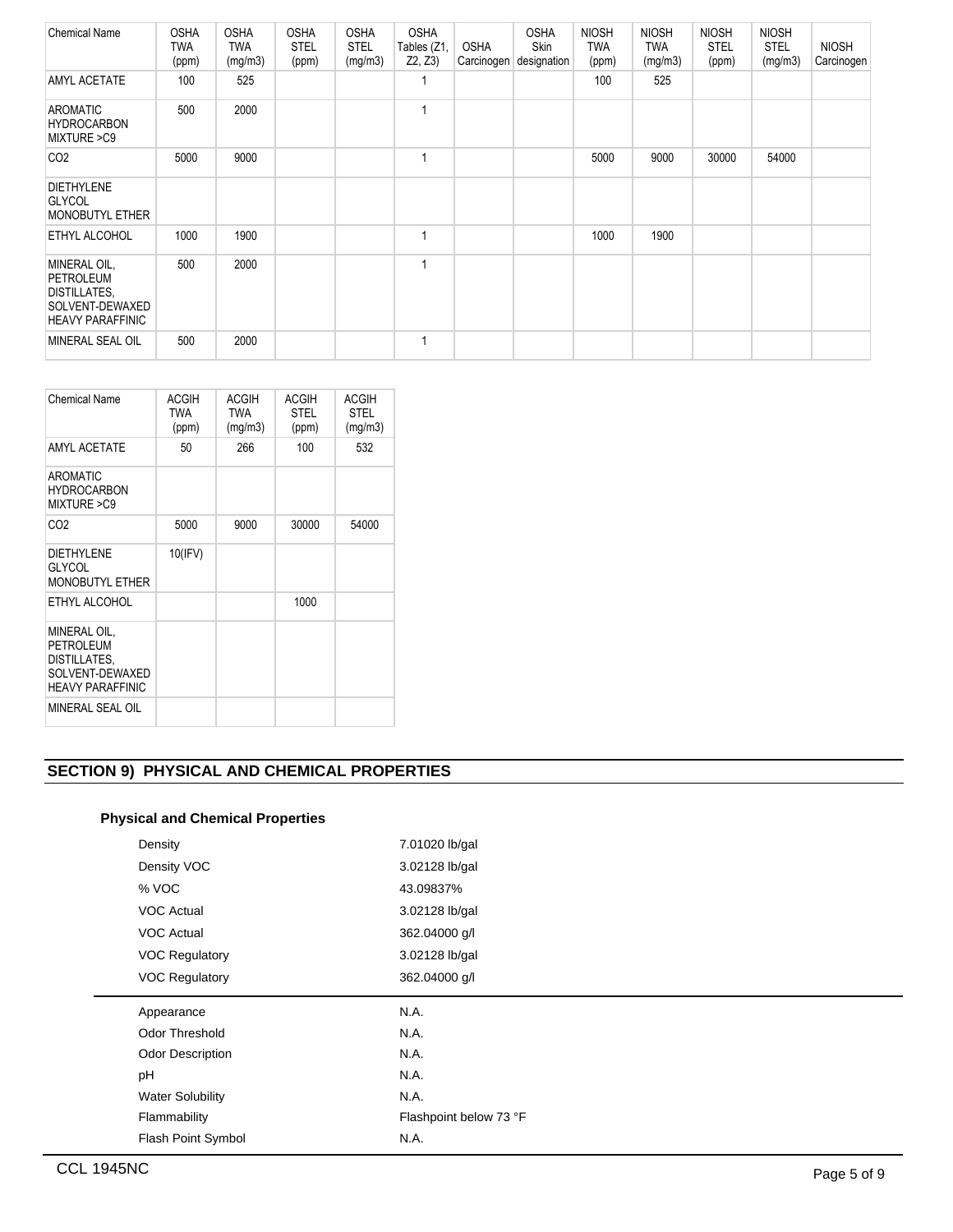| <b>Flash Point</b>           | N.A.              |
|------------------------------|-------------------|
| Viscosity                    | N.A.              |
| Lower Explosion Level        | N.A.              |
| <b>Upper Explosion Level</b> | N.A.              |
| Vapor Density                | Slower than ether |
| <b>Melting Point</b>         | N.A.              |
| <b>Freezing Point</b>        | N.A.              |
| Low Boiling Point            | N.A.              |
| <b>High Boiling Point</b>    | N.A.              |
| Decomposition Pt             | N.A.              |
| Auto Ignition Temp           | N.A.              |
| <b>Evaporation Rate</b>      | Slower than ether |

# **SECTION 10) STABILITY AND REACTIVITY**

## **Stability:**

Stable.

# **Conditions to Avoid:**

High temperatures.

# **Incompatible Materials:**

None known.

## **Hazardous Reactions/Polymerization:**

Will not occur.

# **Hazardous Decomposition Products:**

In fire, will decompose to carbon dioxide, carbon monoxide.

# **SECTION 11) TOXICOLOGICAL INFORMATION**

## **Skin Corrosion/Irritation:**

Overexposure will cause defatting of skin.

# **Serious Eye Damage/Irritation:**

Overexposure will cause redness and burning sensation.

## **Carcinogenicity:**

May cause cancer.

## **Germ Cell Mutagenicity:**

May cause genetic defects.

# **Reproductive Toxicity:**

No data available

# **Respiratory/Skin Sensitization:**

No data available

# **Specific Target Organ Toxicity - Single Exposure:**

No data available

# **Specific Target Organ Toxicity - Repeated Exposure:**

No data available

# **Aspiration Hazard:**

May be fatal if swallowed and enters airways

# **Acute Toxicity:**

Inhalation: effect of overexposure include irritation of respiratory tract, headache, dizziness, nausea, and loss of coordination. Extreme overexposure may result in unconsciousness and possibly death.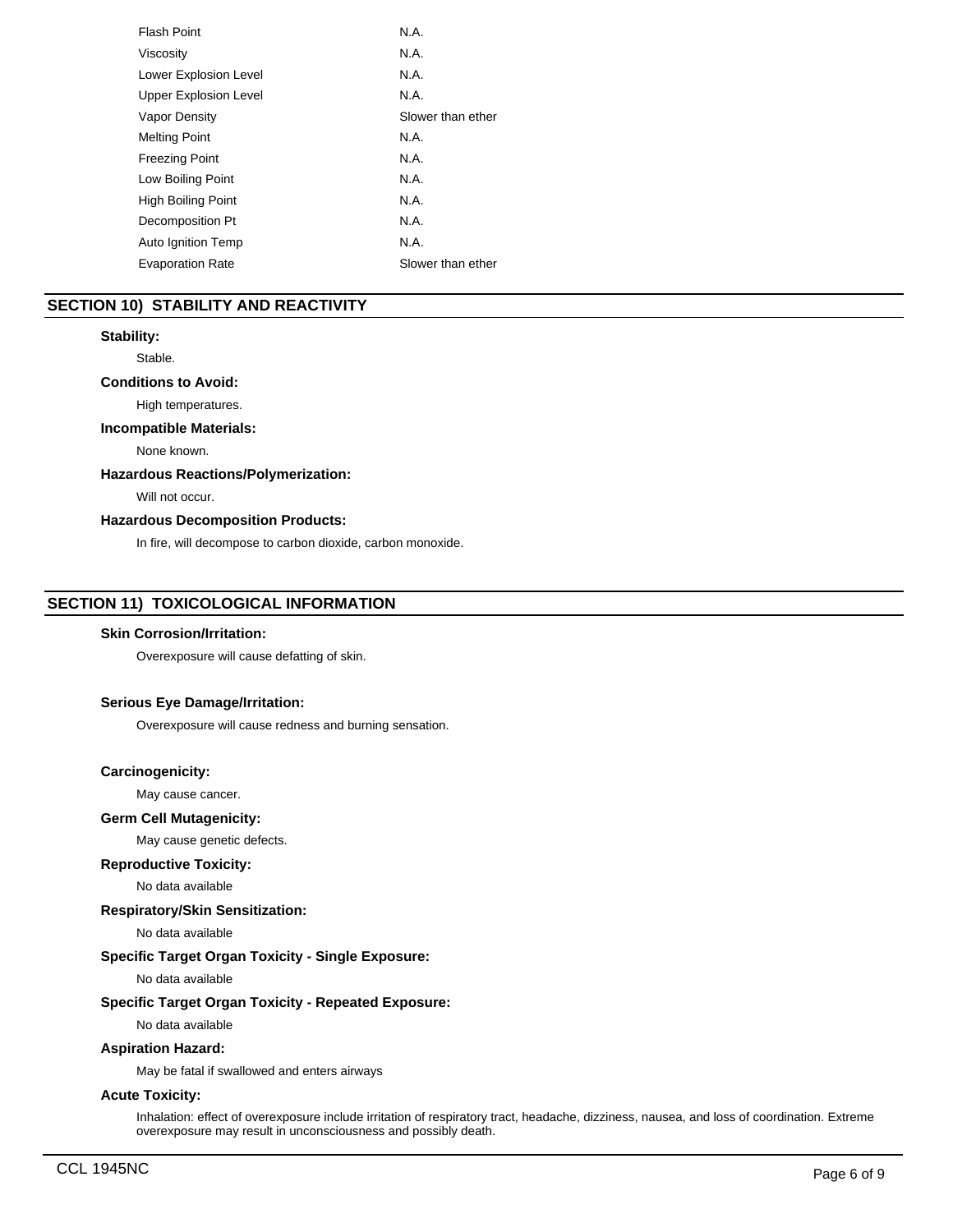## 0064742-65-0 MINERAL OIL, PETROLEUM DISTILLATES, SOLVENT-DEWAXED HEAVY PARAFFINIC

LD50 (Rodent - rat, Oral) : >5000 mg/kg, Toxic effects : Details of toxic effects not reported other than lethal dose value. LD50 (Rodent - rabbit, Administration onto the skin) : 5000 mg/kg, Toxic effects : Details of toxic effects not reported other than lethal dose value.

0000064-17-5 ETHYL ALCOHOL

LC50 (mouse): Approximately 21000 ppm (4-hour exposure); cited as 39 g/m3 (4-hour exposure) (1, unconfirmed)

LD50 (oral, rat): 7060 mg/kg (41); 10600 mg/kg (41); 13660 mg/kg (37) LD50 (oral, mouse): 3450 mg/kg (1, unconfirmed) LD50 (oral, guinea pig): 5560 mg/kg (37)

#### 0000628-63-7 AMYL ACETATE

LD50 (oral, rat): 16.6 g/kg (mixed amyl acetate) (2) LD50 (oral, rat): 6.5 g/kg (mixed amyl acetate) (4) LD50 (dermal, rabbit): greater than 17.5 g/kg (mixed amyl acetate) (4) LD50 (dermal, guinea pig): 8.3 g/kg (mixed amyl acetate) (10)

## **Potential Health Effects - Miscellaneous**

0000064-17-5 ETHYL ALCOHOL

The following medical conditions may be aggravated by exposure: liver disease. Tests in some laboratory animals indicate this compound may have embryotoxic activity. Tests in animals demonstrate reproductive toxicity. Ingestion may cause any of the following: stupor (central nervous system depression), gastrointestinal irritation. If absorbed through the skin, may be: harmful.

0064742-95-6 AROMATIC HYDROCARBON MIXTURE >C9

The following medical conditions may be aggravated by exposure: skin disorders. Laboratory studies with rats have shown that petroleum distillates can cause kidney damage and kidney or liver tumors. These effects were not seen in similar studies with guinea pigs, dogs, or monkeys. Several studies evaluating petroleum workers have not shown a significant increase of kidney damage or an increase in kidney or liver tumors.

# **SECTION 12) ECOLOGICAL INFORMATION**

## **Toxicity:**

No data available.

## **Persistence and Degradability:**

No data available.

## **Bio-Accumulative Potential:**

No data available.

## **Mobility in Soil:**

No data available.

## **Other Adverse Effects:**

No data available.

## **Bio-accumulative Potential**

0064742-65-0 MINERAL OIL, PETROLEUM DISTILLATES, SOLVENT-DEWAXED HEAVY PARAFFINIC

Contains constituents with the potential to bioaccumulate.

## **Mobility in Soil**

0064742-65-0 MINERAL OIL, PETROLEUM DISTILLATES, SOLVENT-DEWAXED HEAVY PARAFFINIC

Liquid under most environmental conditions. Floats on water. If it enters soil, it will adsorb to soil particles and will not be mobile.

# **SECTION 13) DISPOSAL CONSIDERATIONS**

## **Water Disposal:**

Under RCRA, it is the responsibility of the user of the product, to determine at the time of disposal whether the product meets RCRA criteria for hazardous waste. Waste management should be in full compliance with federal, state, and local laws.

Empty containers retain product residue which may exhibit hazards of material, therefore do not pressurize, cut, glaze, weld or use for any other purposes. Return drums to reclamation centers for proper cleaning and reuse.

# **SECTION 14) TRANSPORT INFORMATION**

## **U.S. DOT Information:**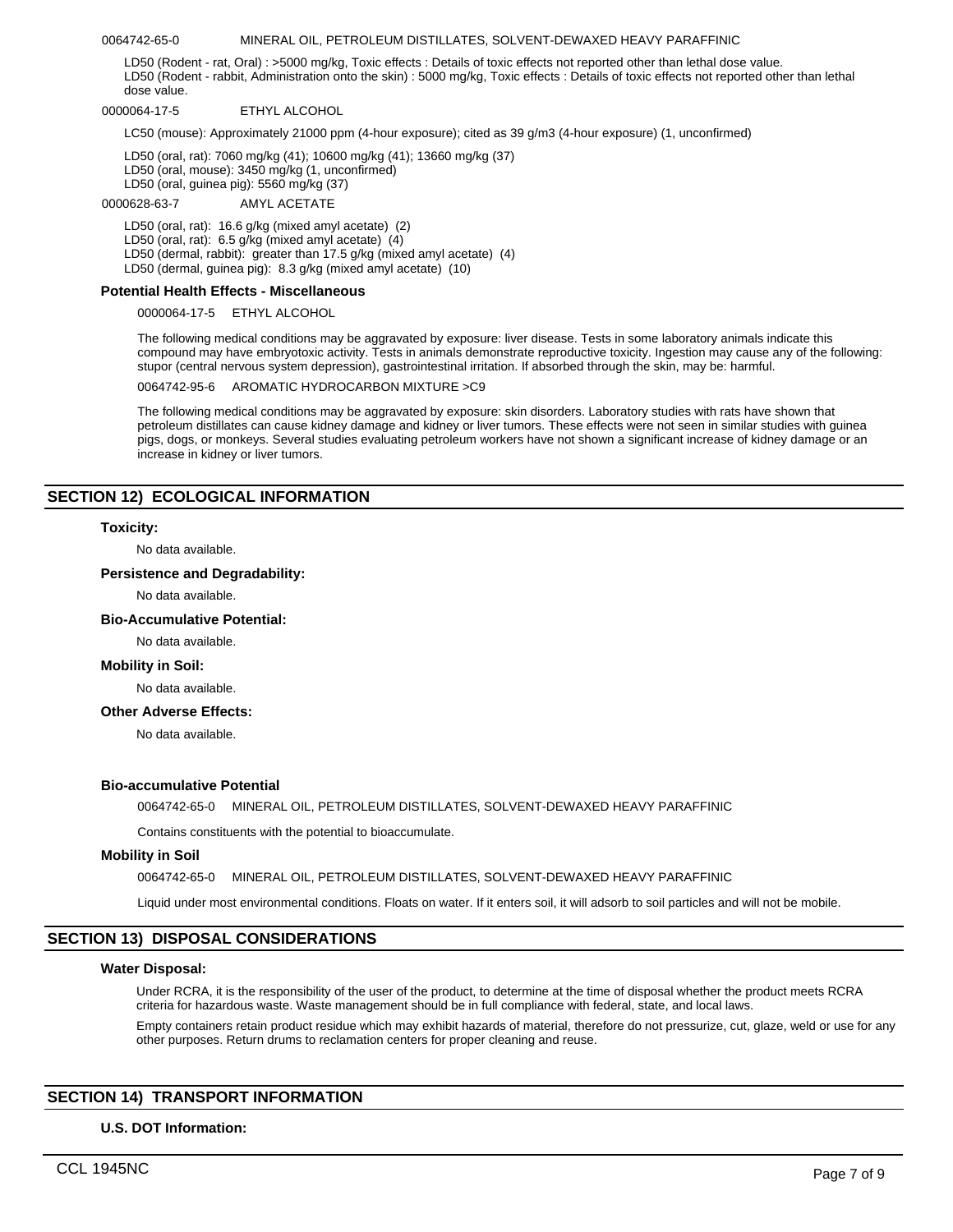## Consumer Commodity, ORM-D

# **IMDG Information:**

Consumer Commodity, ORM-D

# **IATA Information:**

Consumer Commodity, ORM-D

# **SECTION 15) REGULATORY INFORMATION**

| CAS          | <b>Chemical Name</b>                                                                     | % By Weight | <b>Regulation List</b>                                                   |
|--------------|------------------------------------------------------------------------------------------|-------------|--------------------------------------------------------------------------|
| 0064742-65-0 | MINERAL OIL,<br>PETROLEUM<br>DISTILLATES, SOLVENT-<br><b>DEWAXED HEAVY</b><br>PARAFFINIC |             | 8% - 21% SARA312, TSCA, OSHA                                             |
| 0064742-95-6 | AROMATIC<br><b>HYDROCARBON</b><br>MIXTURE > C9                                           |             | 7% - 19% SARA312, VOC, TSCA, OSHA, CA_Prop65 - California Proposition 65 |
| 0064742-46-7 | MINERAL SEAL OIL                                                                         |             | 6% - 15% SARA312, TSCA, OSHA                                             |
| 0064475-85-0 | MINERAL SPIRITS                                                                          |             | 5% - 12% SARA312, VOC                                                    |
| 0000124-38-9 | CO <sub>2</sub>                                                                          |             | 1.0% - 3% SARA312, TSCA, ACGIH, OSHA                                     |
| 0000064-17-5 | <b>ETHYL ALCOHOL</b>                                                                     |             | 0.9% - 2% SARA312, VOC TSCA, ACGIH, OSHA                                 |
| 0000628-63-7 | AMYL ACETATE                                                                             |             | 0.8% - 2% CERCLA, SARA312, VOC, TSCA, ACGIH, OSHA                        |
| 0000112-34-5 | <b>DIETHYLENE GLYCOL</b><br><b>MONOBUTYL ETHER</b>                                       |             | 0.4% - 0.8% CERCLA, HAPS, SARA312, SARA313, VOC, TSCA                    |

# **SECTION 16) OTHER INFORMATION**

## **Glossary:**

\* There are points of differences between OSHA GHS and UN GHS. In 90% of the categories, they can be used interchangeably, but for the Skin Corrosion/Irritant Category and the Specific Target Organ Toxicity (Single and Repeated Exposure) Categories. In these cases, our system will say UN GHS.

ACGIH- American Conference of Governmental Industrial Hygienists; ANSI- American National Standards Institute; Canadian TDG-Canadian Transportation of Dangerous Goods; CAS- Chemical Abstract Service; Chemtrec- Chemical Transportation Emergency Center (US); CHIP- Chemical Hazard Information and Packaging; DSL- Domestic Substances List; EC- Equivalent Concentration; EH40 (UK)- HSE Guidance Note EH40 Occupational Exposure Limits; EPCRA- Emergency Planning and Community Right-To-Know Act; ESL- Effects screening levels; HMIS- Hazardous Material Information Service; LC- Lethal Concentration; LD- Lethal Dose; NFPA- National Fire Protection Association; OEL- Occupational Exposure Limits; OSHA- Occupational Safety and Health Administration, US Department of Labor; PEL- Permissible Exposure Limit; SARA (Title III)- Superfund Amendments and Reauthorization Act; SARA 313- Superfund Amendments and Reauthorization Act, Section 313; SCBA- Self-Contained Breathing Apparatus; STEL- Short Term Exposure Limit; TCEQ - Texas Commission on Environmental Quality; TLV- Threshold Limit Value; TSCA- Toxic Substances Control Act Public Law 94-469; TWA

- Time Weighted Value; US DOT- US Department of Transportation; WHMIS- Workplace Hazardous Materials Information System.